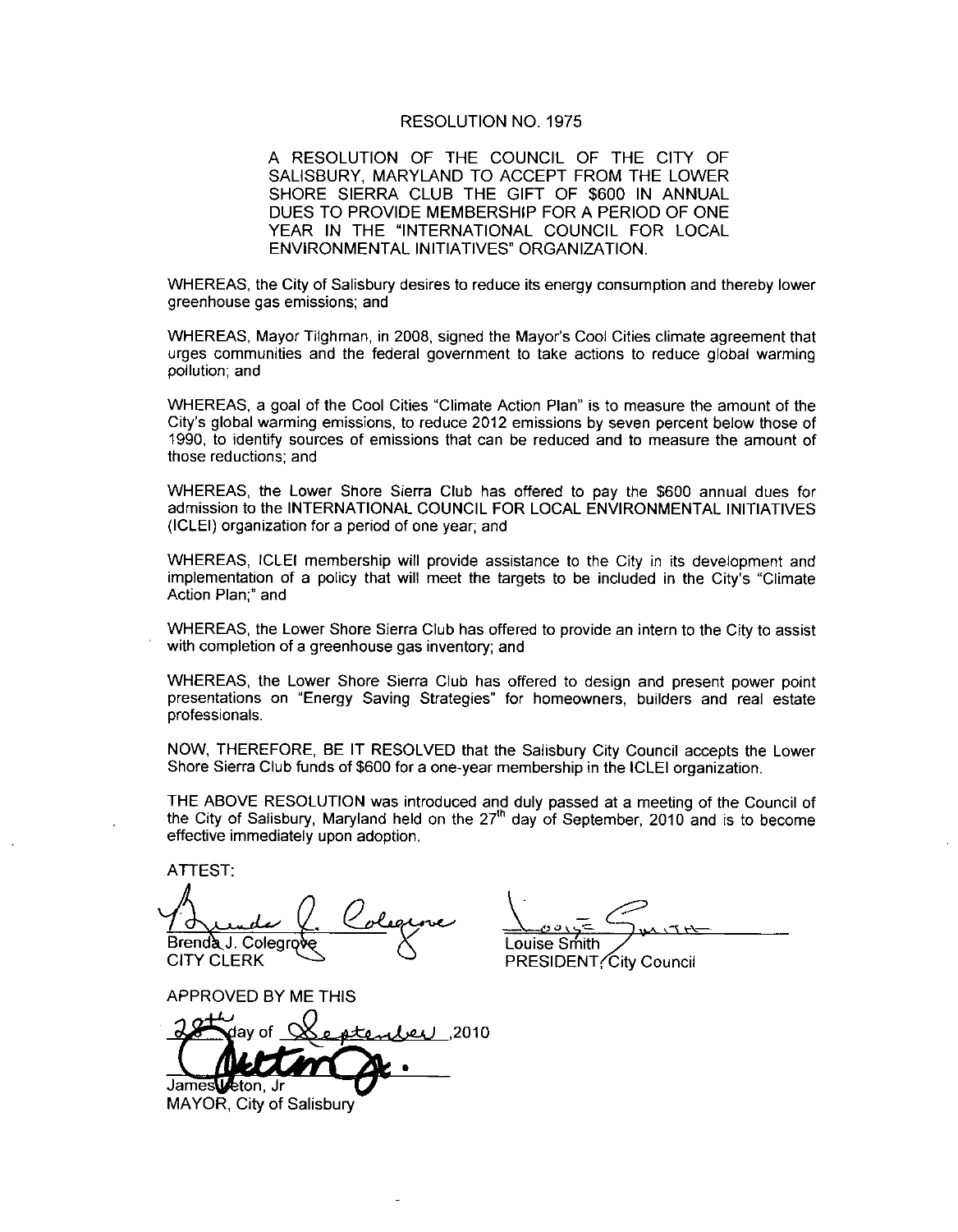

Tel: 410-548-3170<br>Fax: 410-548-3107

Salisbury

| To:      | John Pick, City Administrator                                           | <b>All-America City</b> |
|----------|-------------------------------------------------------------------------|-------------------------|
| From:    | Dale Pusey                                                              | 2010                    |
| Date:    | September 17, 2010                                                      |                         |
| Subject: | Resolution to accept ICLEI membership dues from Lower Shore Sierra Club |                         |
|          |                                                                         |                         |

ASSISTANTCI7YADMfNISTRATOR DJJtECTOR OFPURLIC WORKS

Attached is the resolution to accept the offer by the Lower Shore Sierra Club to pay the 5600 membership dues on behalf of the City to the International Council for Local Environmental Initiatives (ICLEI) organization for a period of one year.

The City entered anonbinding commitment to reduce its greenhouse gas emissions in <sup>2008</sup> when Mayor Tilghman signed the U.S. Mayors Climate Protection Agreement. Development of a Climate Action Plan by the City is one of the goals stipulated in the Agreement. Membership in ICLEI will enable the City to receive technical assistance in the development and implementation of a Climate Action Plan. Specific benefits that the City will be eligible to receive as a result of ICLEI membership include:

- A copy of "Clean Air Climate Protection" software which is a widely used emissions forecast and analytical tool for municipalities. The software streamlines development of a current emissions inventory and baseline and helps the City track future emissions reductions
- A template document that the City can modify for adoption as its Climate Action Plan.
- Technical assistance to facilitate implementation of best management practices and other measures to reduce emissions such as street light retrofits and installation of renewable power applications

During the one-year ICLEI membership period, the City should be able to develop the emissions inventory, adopt a Climate Action Plan and implement or plan for implementation of best management practices as needed. After the one-year ICLEI membership period expires, the City will then decide whether the \$600 membership fee in future years is worthwhile. According to the Sierra Club many local jurisdictions discontinue ICLEI membership after one year and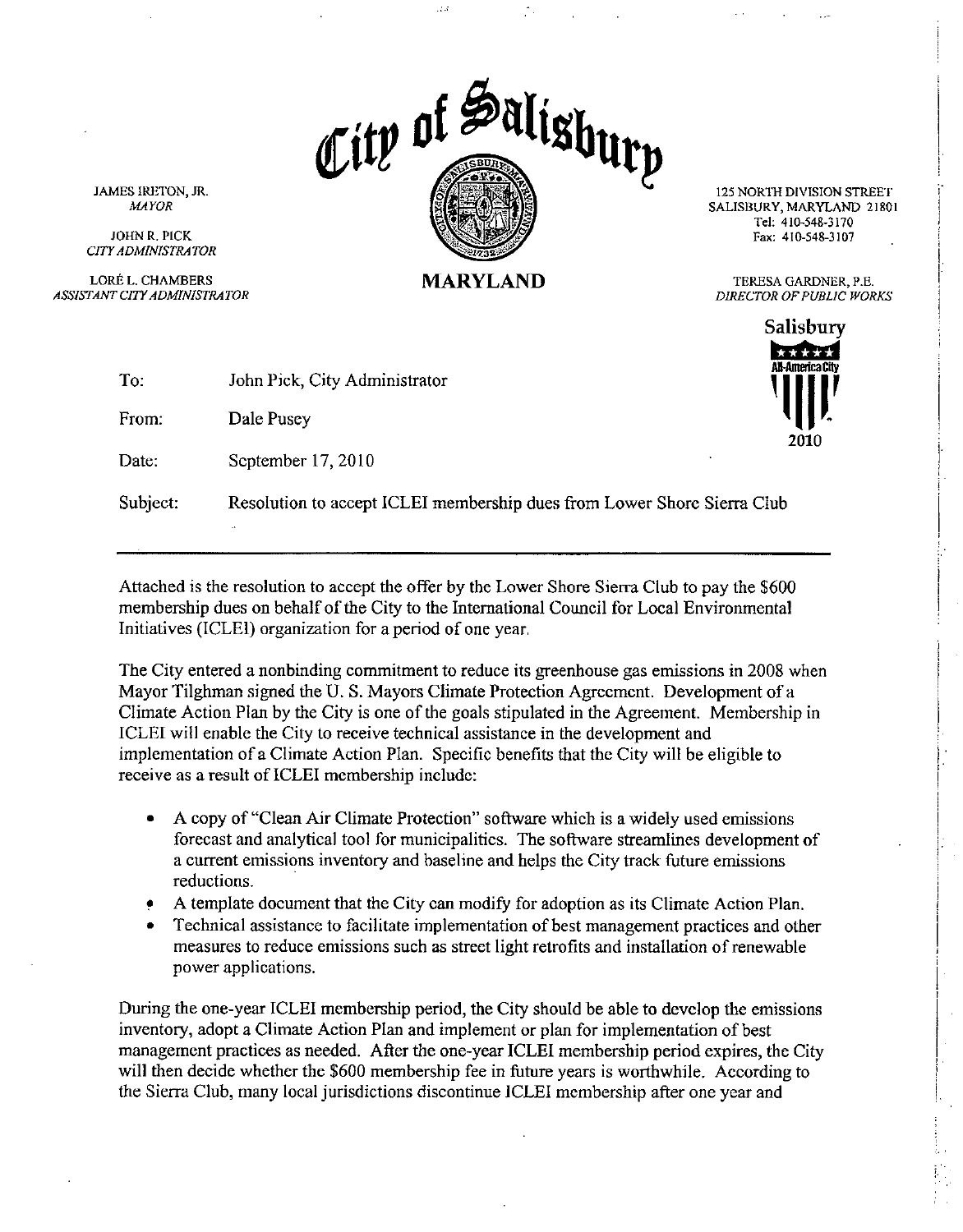renew membership several years later as new best management practice technologies are developed or as emissions reduction strategies evolve.

The Lower Shore Sierra Club has also offered the complimentary services of an intern to assist in greenhouse gas emissions data entry into the ICLEI software program SPW will create a work

The Sierra Club has also offered to develop and present a power point presentation on energy The Sierra Club has also offered to develop and present a power point psaving strategies for homeowners, builders and real estate professionals

area and provide a computer and other office supplies as needed to support this work effort<br>The Sierra Club has also offered to develop and present a power point presentation on energ<br>saving strategies for homeowners, buil saving strategies for homeowners, builders and real estate professionals.<br>For any additional questions you may have, I can be reached at (410) 548-3170 or by e-mail at dpusey@ci.salisbury.md.us.

Sincerely, nser Dale Pusey, P. E. Civil Engineer